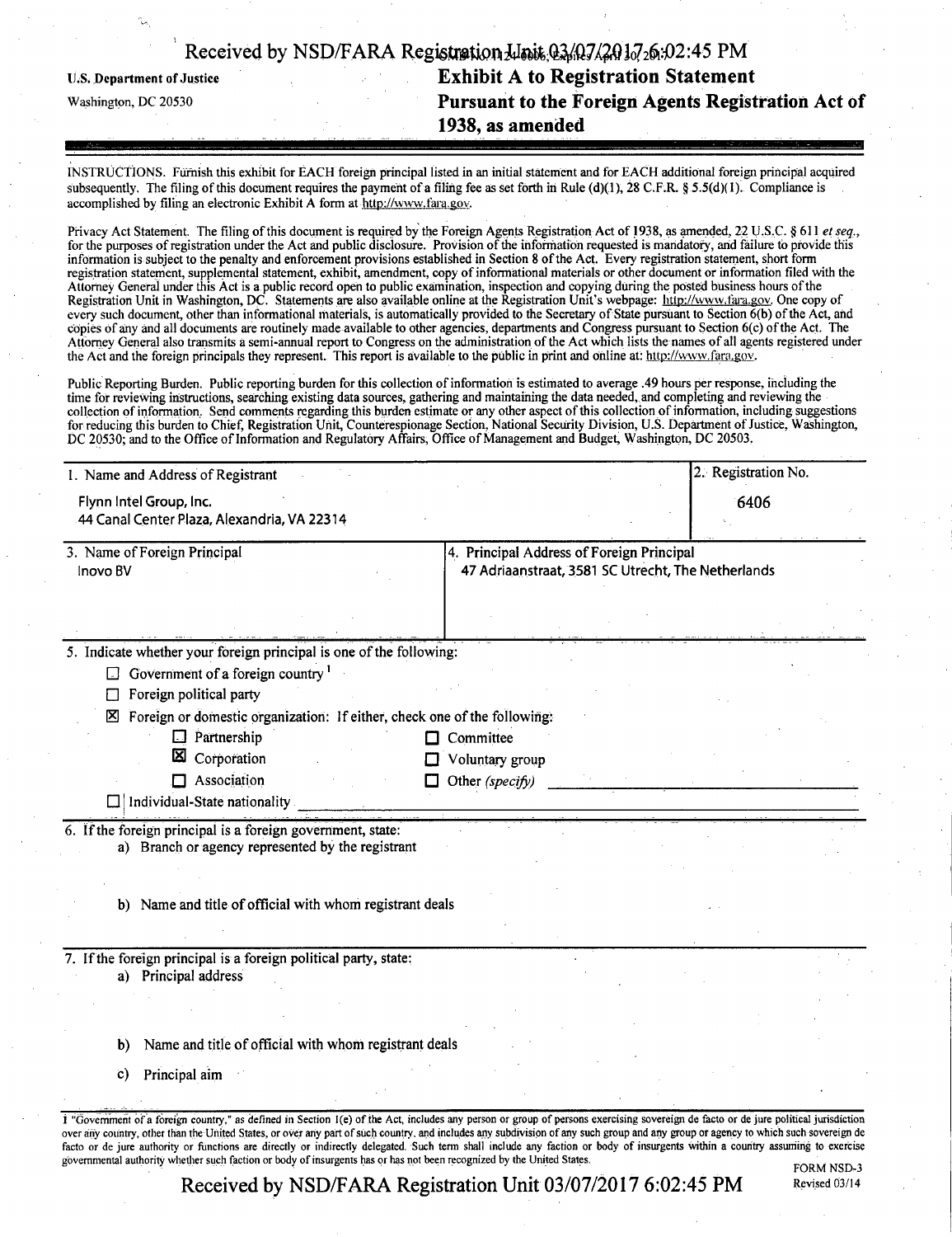8. If the foreign principal is not a foreign government or a foreign political party:

a) State the nature of the business or activity of this foreign principal. See attachment.

b) Is this foreign principal:

| Supervised by a foreign government, foreign political party, or other foreign principal                             | Yes $\Box$ No $\boxtimes$  |  |
|---------------------------------------------------------------------------------------------------------------------|----------------------------|--|
| Owned by a foreign government, foreign political party, or other foreign principal                                  | Yes $\Box$ No $\boxtimes$  |  |
| See attachment. Yes □ No ⊠<br>Directed by a foreign government, foreign political party, or other foreign principal |                            |  |
| Controlled by a foreign government, foreign political party, or other foreign principal                             | Yes $\Box$ No $\boxtimes$  |  |
| Financed by a foreign government, foreign political party, or other foreign principal                               | Yes $\Box$ No $\boxtimes$  |  |
| Subsidized in part by a foreign government, foreign political party, or other foreign principal                     | Yes $\square$ No $\square$ |  |

*9. Explain fully all items answered "Yes" in Item 8(b). (If additional space is needed, a full insert page must be used.)* 

10. If the foreign principal is an organization and is not owned or controlled by a foreign government, foreign political party or other foreign principal, state who owns and controls it. See attachment.

# **EXECUTION**

In accordance with 28 U.S.C. § 1746, the undersigned swears or affirms under penalty of perjury that he/she has read the information set forth in this Exhibit A to the registration statement and that he/she is familiar with the contents thereof and that such contents are in their entirety true and accurate to the best of his/her knowledge and belief.

| Date of Exhibit A Name and Title |                                    | Signature            |         |
|----------------------------------|------------------------------------|----------------------|---------|
| March 07, 2017                   | Michael T. Flynn, Chairman and CEO | /s/ Michael T. Flynn | eSigned |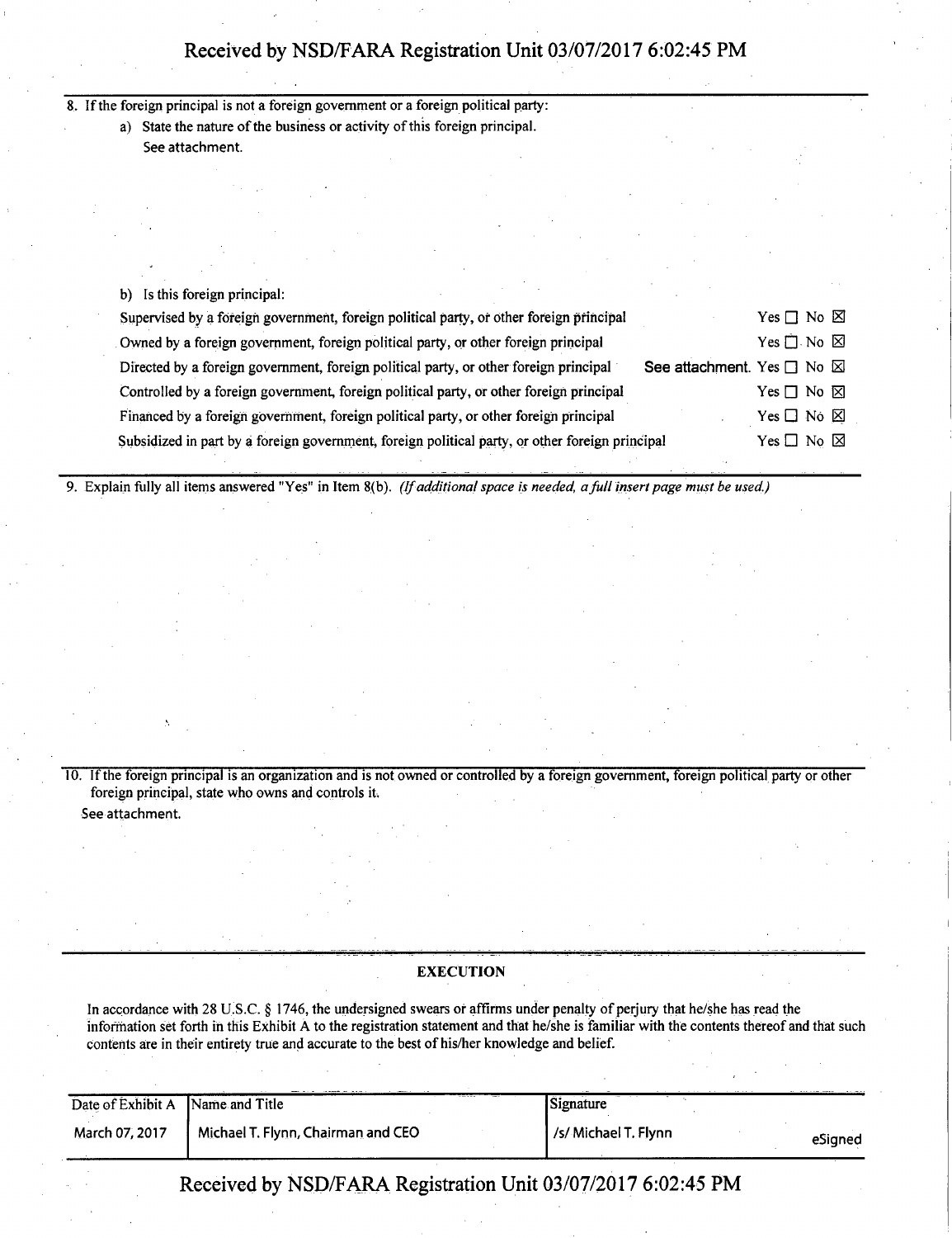*Flynn Intel Group, Inc., Registration Statement, Exhibit A* 

# Attachment

Items  $8-10$ 

Inovo BV ("Inovo") is a Dutch company incorporated in 2005 to provide business consultancy services. Flynn Intel Group understands the sole owner of Inovo BV to be Mr. Ekim Alptekin.

According to Arent Fox, LLP, counsel to Mr. Alptekin:

- 1. Inovo is a privately owned company that has not received, directly or indirectly^ funds or financial support from any government during the course of its engagement of Flynn Intel Group Inc., including the Republic of Turkey.
- 2. At the time Inovo hired Flynn Intel Group, Inovo represented a private sector company in Israel that sought to export natural gas to Turkey, and it was for support of its consulting work for this client that Inovo engaged Flynn Intel Group, specifically to understand the tumultuous political climate at the time between the United States and Turkey so that Inovo could advise its client regarding its business opportunities and investment in Turkey.
- 3. Mr. Alptekin is a businessman who holds a number of positions in international business organizations, such as Honorary Counsul to the Republic of Albania, and Chairman of the Turkish-American Business Council. Mr. Alptekin and any organization in which he participates are not agents of the government of the Republic of Turkey.

Flynn Intel Group does not know whether or the extent to Which the Republic of Turkey was involved with its retention by Inovo for the three-month project. Flyrih Intel Group is aware that Mr. Alptekin consulted with officials of the Republic of Turkey regarding potential work by Flynn Intel Group, and Mr. Alptekin introduced officials of the Republic of Turkey to Flynn Intel Group officials at a meeting on September 19, 2016, in New York.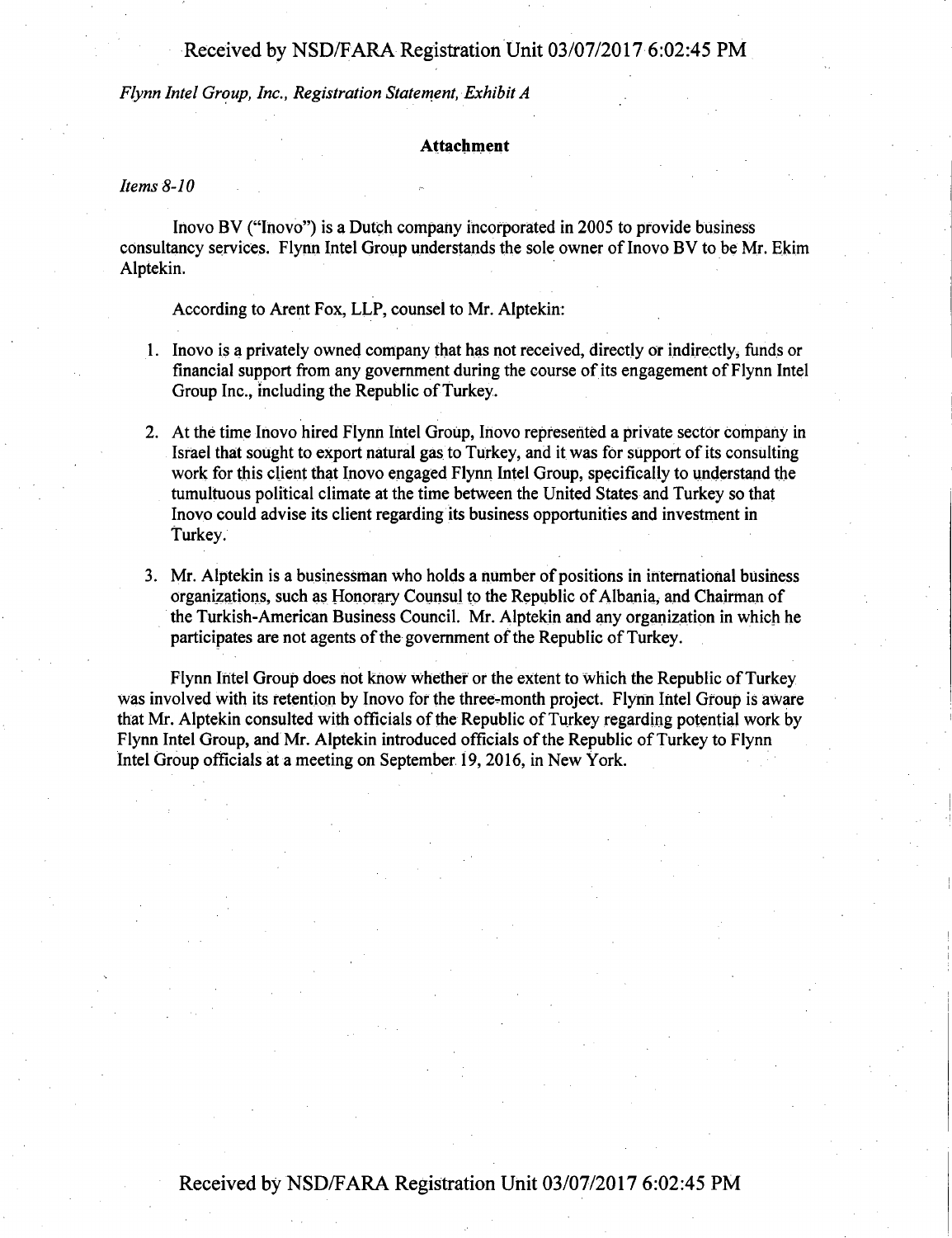|                            | Received by NSD/FARA Registration $\frac{1}{4}$ pit $(2\frac{1}{2})\left(\frac{2}{2}\right)\left(\frac{1}{2}\right)$ (2:45 PM |
|----------------------------|-------------------------------------------------------------------------------------------------------------------------------|
| U.S. Department of Justice | <b>Exhibit B to Registration Statement</b>                                                                                    |
| Washington, DC 20530       | Pursuant to the Foreign Agents Registration Act of                                                                            |
|                            | 1938, as amended                                                                                                              |

INSTRUCTIONS. A registrant must fumish as an Exhibit B copies of each written agreement and the terms and conditions of each oral agreement with his foreign principal, including all modifications of such agreements, or, where no contract exists, a full statement of all the circumstances by reason of which the registrant is acting as an agent of a foreign principal. Compliance is accomplished by filing an electronic Exhibit B form at http://www.fara.gov.

Privacy Act Statement. The filing of this document is required for the Foreign Agents Registration Act of 1938, as amended, 22 U.S.C. § 611 et seq., for the purposes of registration under the Act and public disclosure. Provision of the information requested is mandatory, and failure to provide tlie information is subject to the penalty and enforcement provisions established in Section 8 of the Act. Every registration statement, short form registration statement, supplemental statement, exhibit, amendment, copy of informational materials or other document or information filed with the Attorney General under this Act is a public record open to public examination, inspection and copying during the posted business hours ofthe Registration Unit in Washington, DC. Statements are also available online at the Registration Unit's webpage: http://www.fara.gov. One copy of every such document, other than infonnational materials, is automatically provided to the Secretary of State pursuant to Section 6(b) ofthe Act, and copies of any and all documents are routinely made available to other agencies, departments and Congress pursuant to Section 6(c) of the Act. The Attorney General also transmits a semi-annual report to Congress on the administration of the Act which lists the names of all agents registered under the Act and the foreign principals they represent. This report is available to the public in print and online at: http://www.fara.gov.

Public Reporting Burden. Public reporting burden for this collection of information is estimated to average .33 hours per response, including the time for reviewing instructions, searching existing data sources, gathering and maintaining the data needed, and completing and reviewing the collection of information. Send comments regarding this burden estimate or any other aspect of this collection of information, including suggestions for reducing this burden to Chief, Registration Unit, Counterespionage Section, National Security Division, U.S. Department of Justice, Washington, DC 20530; and to the Office of Information and Regulatory Affairs, Office of Management and Budget, Washington, DC 20503.

| 1. Name of Registrant             | 2. Registration No. |  |  |  |  |
|-----------------------------------|---------------------|--|--|--|--|
| Flynn Intel Group, Inc.           | 6406                |  |  |  |  |
| .<br>3. Name of Foreign Principal |                     |  |  |  |  |
| Inovo BV                          |                     |  |  |  |  |

Check Appropriate Box:

- 4.  $\boxtimes$  The agreement between the registrant and the above-named foreign principal is a formal written contract. If this box is checked, attach a copy of the contract to this exhibit.
- 5.  $\Box$  There is no formal written contract between the registrant and the foreign principal. The agreement with the above-named foreign principal has resulted from an exchange of correspondence. If this box is checked, attach a copy of all pertinent correspondence, including a copy of any initial proposal which has been adopted by reference in such correspondence.
- 6.  $\Box$  The agreement or understanding between the registrant and the foreign principal is the result of neither a formal written contract nor an exchange of correspondence between the parties. If this box is checked, give a complete description below of the terms and conditions of the oral agreement or understanding, its duration, the fees and expenses, if any, to be received.

7. Describe fully the nature and method of performance of the above indicated agreement or understanding.

See attached contract.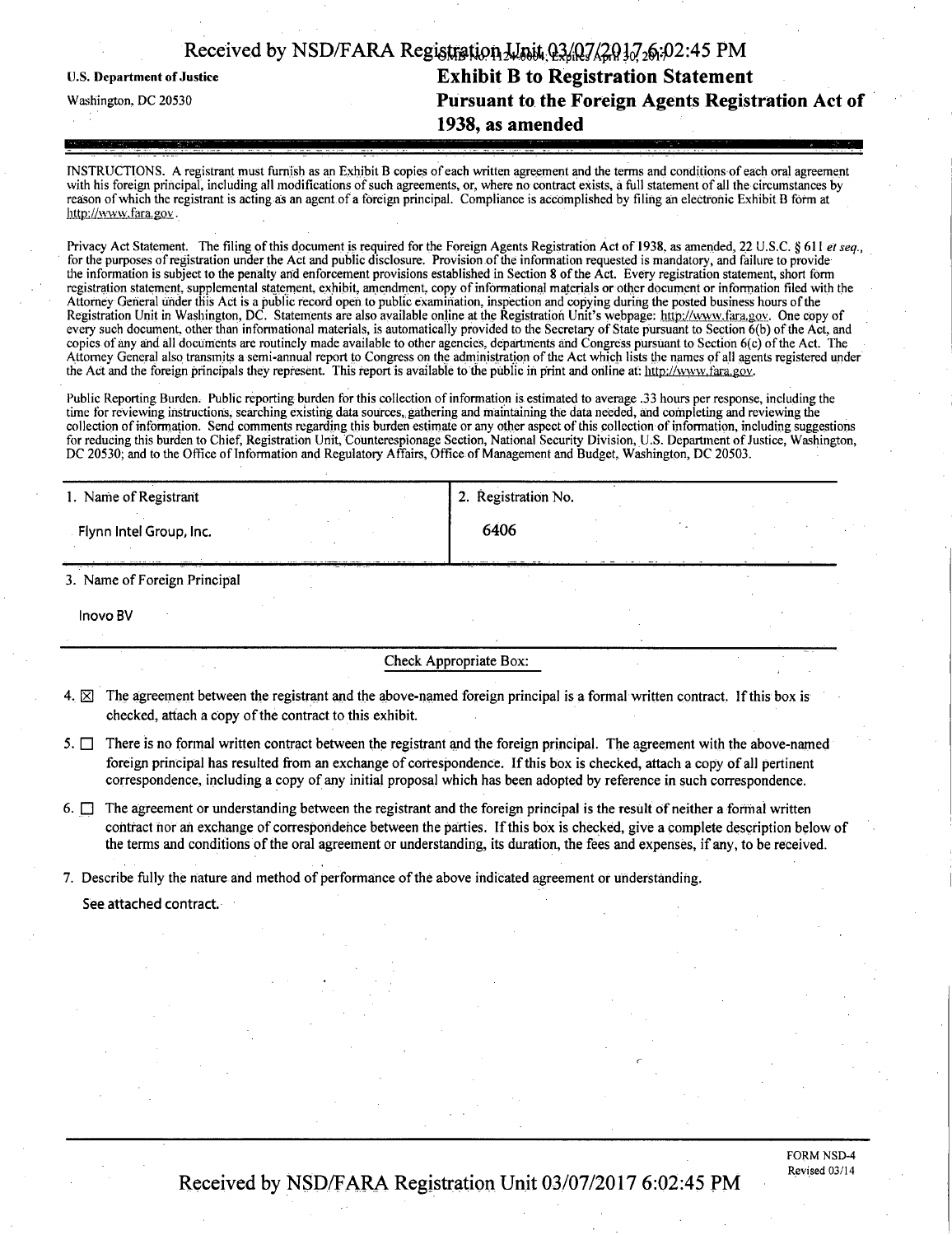8. Describe fully the activities the registrant engages in or proposes to engage in on behalf of the above foreign principal.

Flynn Intel Group was tasked to perform investigative research for a specified scope of work using its laboratory team of senior defense, diplomacy, development, and intelligence professionals over a three-month period. Flynn Intel Group was to retain an experienced filming and production crew in order to develop a short film piece on the results of its investigation, and a public affairs firm to utilize for public affairs as needed. Flynn Intel Group held weekly calls with the client to report engagement progress.

9. Will the activities on behalf of the above foreign principal include political activities as defined in Section l(o) of the Act and in the footnote below? Yes  $\boxtimes$  No  $\Box$ 

Ifyes, describe all such political activities indicating, among other things, the relations, interests or policies to be influenced together with the means to be employed to achieve this purpose.

See response to item 8.

## **EXECUTION**

In accordance with 28 U.S.C. § 1746, the undersigned swears or affirms under penalty of perjury that he/she has read the information set forth in this Exhibit B to the registration statement and that he/she is familiar with the contents thereof and that such contents are in their entirety true and accurate to the best of his/her knowledge and belief.

| Date of Exhibit B | Name and Title                     | <b>Signature</b>    |         |
|-------------------|------------------------------------|---------------------|---------|
| March 07, 2017    | Michael T. Flynn, Chairman and CEO | Vs/Michael T. Flynn | eSianed |

Footnote: "Political activity," as defined in Section 1(6) of the Act.means any activity which the person engaging in believes will, or that the person intends to, in any way influence any agency or official of the Government of the United States or any section ofthe public within the United States with reference to formulating, adopting, or changing the domestic or foreign policies of the United States or with reference to the political or public interests, policies, or relations of a government of a foreign country or a foreign political party.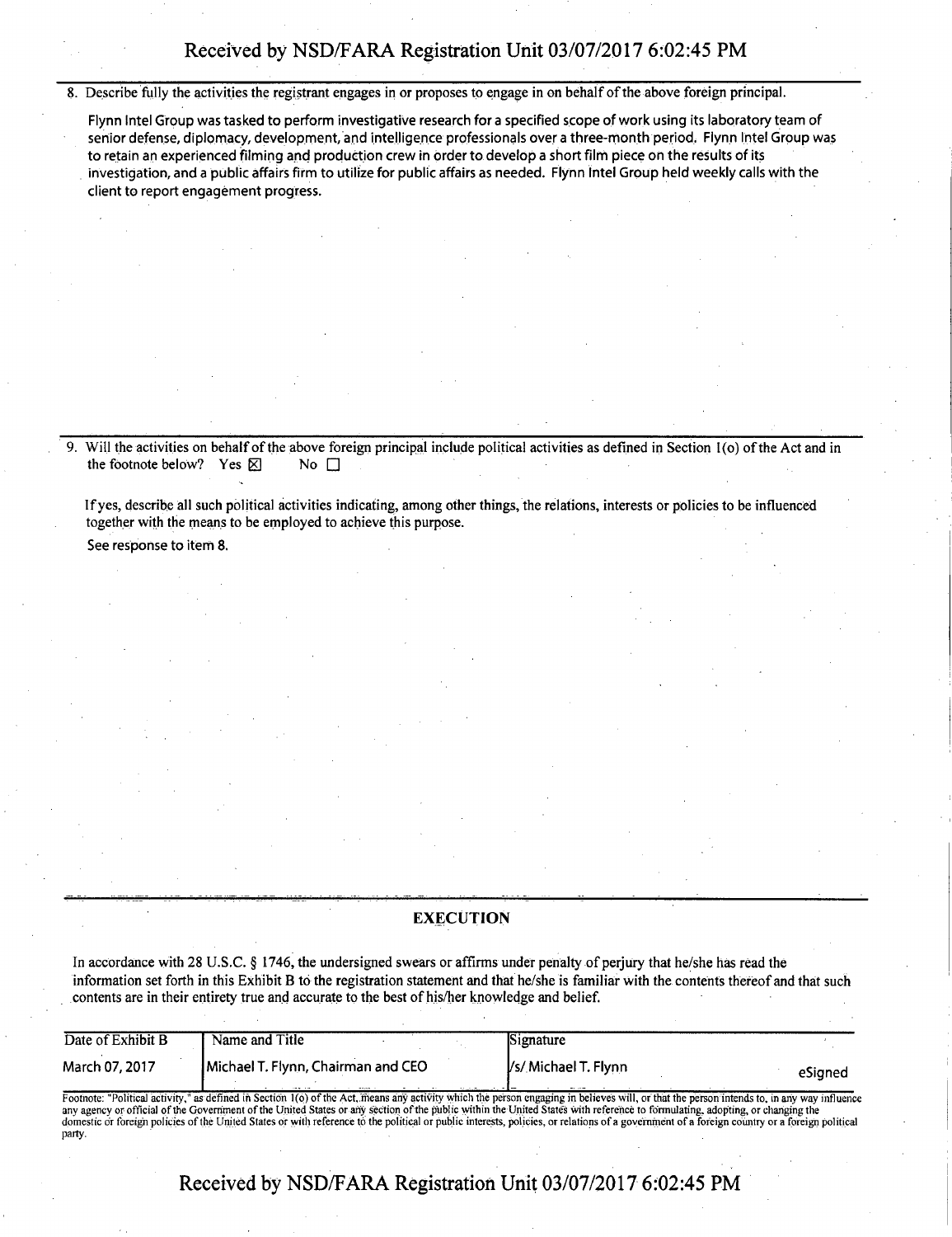# **Independent Advisory Services Agreement**

This agreement is executed by and between INOVO BV, an entity organized and operating under<br>the laws of the Netherlands with its principal offices located at 47, Adriaanstraat, 3581 SC<br>Utrecht, The Netherlands (VAT NL8146. Intel Group, Inc., an entity registered in the State of Delaware in the United States with its principal offices located at 44 Canal Center Plaza, Suite 400, Alexandria, Virginia, 22314 hereinafter referred to as the "advi the "partles" in this agreement.

## Redtah

The client is desirous of engaging the advisor for a specified scope of wok aimed at design and delivery of a series of results in discovery, analysis, packaging and presentation of findings in a credible, durable and easy to disseminate format over a period of three months from the execution of this agreement. The advisor is uniquely qualified to accept this task and has a clear understanding of the requirements of this independent study and investigation engagement.

The advisor is an entity led by senior defense, diplomacy, development and intelligence professionals. Further, the advisor has assembled a team of experts with specific background and expertise required by the scope of th

## Nature of the relationship between the client and the advisor

The advisor is not an employee or an agent of the cilent. The advisor is an independent contractor engaged for specific purpose of providing advice relating to easisting the client with accomplishing the objectives of this engagement. The client expects the advisor to act with complete objectivity in the design and exec

## Scone of services

The advisor wttl activate its Investigative laboratory comprised of its most senior principals including but not limited to former Director of United States Central intelligence Agency, Former Director of the United States Defense Intelligence Agency, Former chairman of the Audit Committee of the Export import Bank of the United States, former Director of Intelligence for the Joint Chiefs of Staff, Former Specia

**I**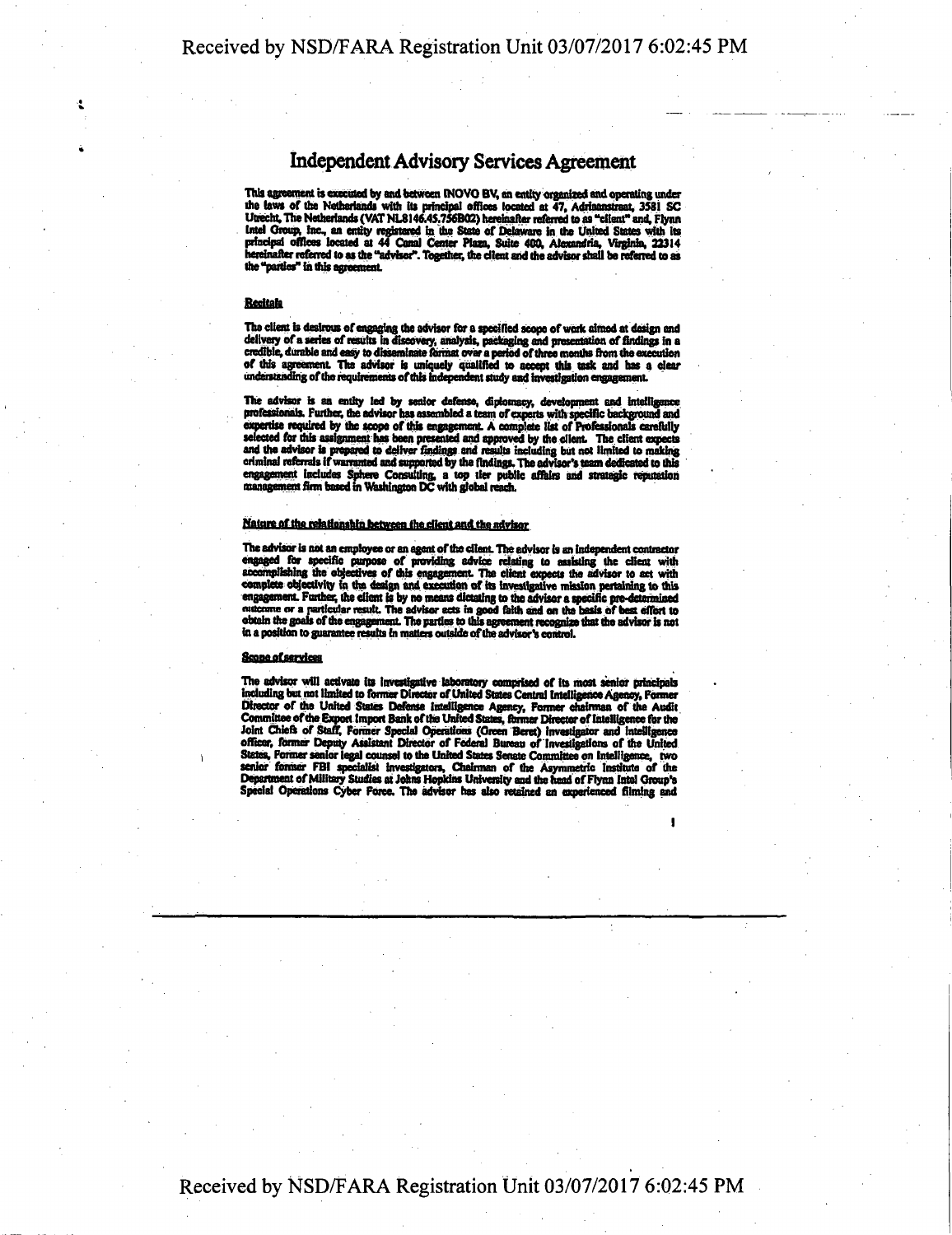production crew with top quality experience with outlets such as Reuters, Aljazeera, CNN, France<br>24 and other major media outlets. The advisor shall hold weekly calls throughout the engagement over the period of ninety days to report engagement progress to the client. The advisor's Public Affairs unit will continue its specialized work throughout the engagement period. Lieutenant General Michael T. Flynn, Ret. U **lead this engagement.** 

## **Term and termination**

**The initial term of this agreement is fbr ninety days effective as of August IS, 2016 and shall**  continue to November 15, 2016. The agreement may be extended for another year on terms mutually agreed upon and can be subsequently terminated with a 30-day advance written notice by either party. Notificiations may be ext

#### **Compensation**

**Compensation for advisor's professional services is a firm, fixed price of S6Q0,00O (Six hundred thousand dollars) comprised of three payments of \$204000 (Two hundred thousand dotlais) following die schedule below:** 

- First installment of \$200,000 (two hundred thousand dollars) due at the time of the *txtcuthnofthbagrtsmenL*
- Second Installment of \$200,000 (two hundred thousand) due on October 1<sup>0</sup>, 2016.
- \* Third installment of \$200,000 (two hundred thousand dollars (due on November 1<sup>2</sup>,<br>2016.

#### *Engagement Expenses*

The above compensation figures do not include any travel, lodging and per diem expenses. If travel is deemed necessary by the client, estimated expenses shall be presented to the client in anomaly and transformed for appro

#### **Confidentiality**

The terms and conditions of this agreement shall remain confidential. Parties agree to malatain each other's information in strict confidence throughout the course of this engagement and after its termination. The advisor **disclosing the details of this engagement will adversely impact the quality ofthe investigations.** 

## **Sighed by:**

**INOVO BV (The Netherlands) Flynn Intel Group, Inc. Capt. Ekim Alptekin**<br> **Chairman and CEO** Chairman and CEO Chairman and CEO

Capt. Ekim Alptekin **Michael T. Flynn** 

 $\overline{2}$